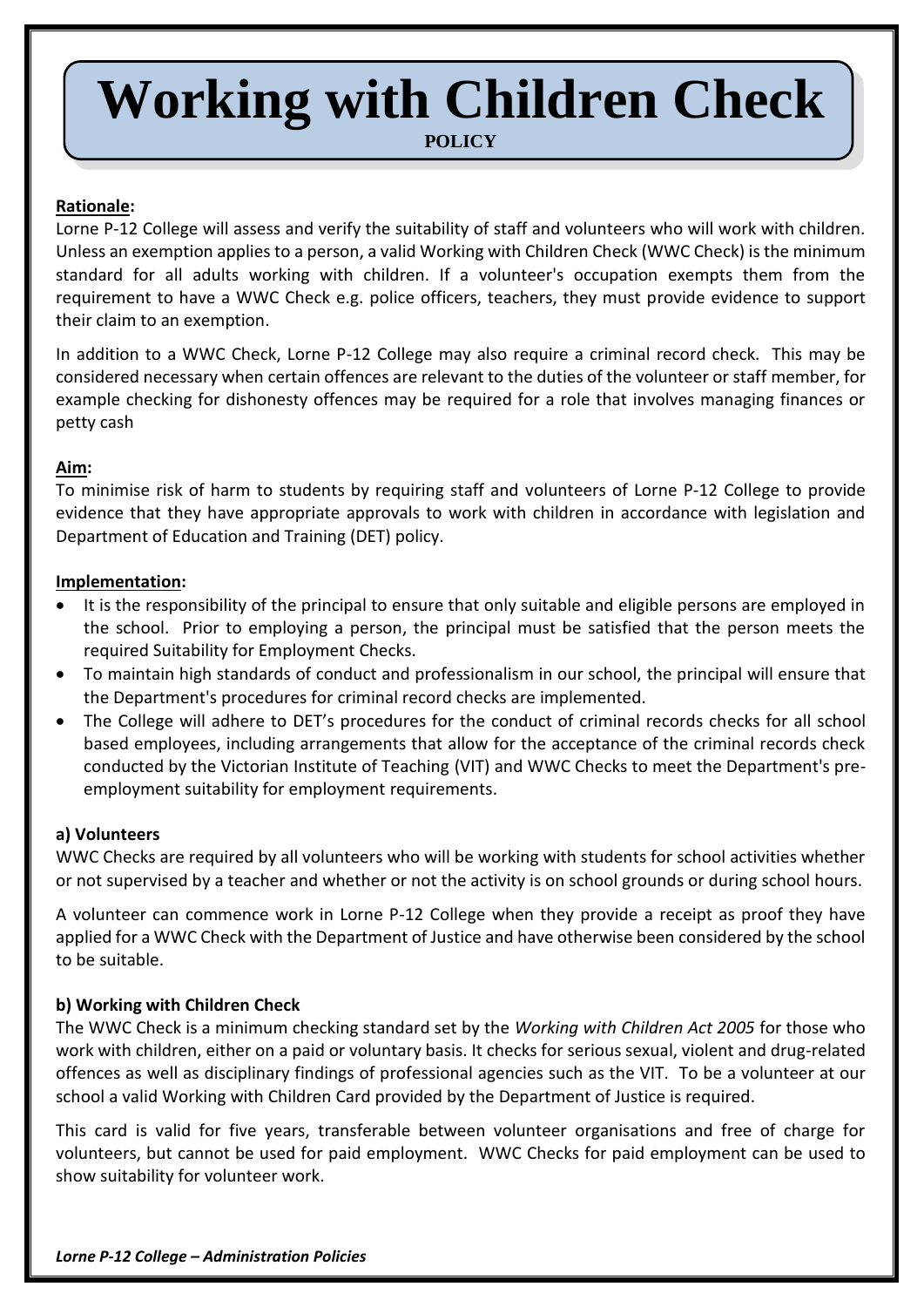# **c) Maintaining Records**

A copy of the staff member or volunteer's WWC Check will be kept on the file at the school. And, the school will implement procedures to ensure staff members and volunteers hold a valid WWC Check card; at a minimum annually at the commencement of the school year. *(Refer to Appendix 1 for the procedure)*

It is the responsibility of the staff member or volunteer to:

- provide the school with the successful WWC Check card prior to commencement
- notify the principal if there has been a relevant change in circumstances, for example, if their WWC Check has been suspended
- apply for a new WWC Check before their card expires.

#### **d) Privacy**

The school will apply privacy principles when collecting, using, retaining or disposing of personal or health information in accordance with the *Privacy and Data Protection Act 2014* (Vic) and the *Health Records Act 2001* (Vic).

#### **e) Exemptions**

The Working with Children Act identifies categories of individuals who are exempted from the requirement to have a WWC Check. The school reserves the right nevertheless to require a WWC Check if the principal considers it necessary in the circumstances.

#### The exempt categories are:

*Student volunteers -* A student who is 18 or 19 years of age is exempt from the WWC Check for volunteer work organised by or held at the same educational institution they attend.

*Parents volunteering in an activity with their child -* Parents volunteering in an activity in which their child participates or normally participates, are exempt from needing a WWC Check.

*Family members and people who are closely related to the child -* Family members closely related to each child in the child-related work are exempt from the WWC Check. 'Closely related' to a child means a parent, spouse or domestic partner, step-parent, mother-in-law or father-in-law, grandparent, uncle or aunt, or a brother or sister, including half siblings, step siblings, brother-in-law or sister-in-law.

*Teachers -* Registered teachers or teachers who have permission to teach from the VIT under Part 2.6 of the *Education and Training Reform Act 2006* are exempt from requiring a WWC Check.

*Police officers -* Sworn Victoria Police officers or sworn Australian Federal Police officers are exempt from requiring a WWC Check.

For a full list of exemptions and examples refer to: [Working with Children Check](http://www.workingwithchildren.vic.gov.au/home/about+the+check/who+needs+a+check/exemptions/exemptions) – Exemptions

#### **Links and References:**

School Policy Advisory Guide: [Volunteer Checks](http://www.education.vic.gov.au/school/principals/spag/community/pages/volunteers.aspx) and [Volunteer Workers](http://www.education.vic.gov.au/school/principals/spag/governance/Pages/volunteers.aspx)

DEECD Human Resources: [Suitability for Employment Checks](http://www.education.vic.gov.au/hrweb/Documents/Suitability_for_employment.pdf)

External Links: [Victorian Institute of Teaching](http://www.vit.vic.edu.au/) and [Working with Children Check](http://www.workingwithchildren.vic.gov.au/)

#### **Evaluation:**

This policy will be reviewed as part of the school's three-year review cycle or more often if necessary due to changes in legislation or circumstances.

This policy was last ratified by School Council in....

**Draft 2016**

*Lorne P-12 College – Administration Policies*